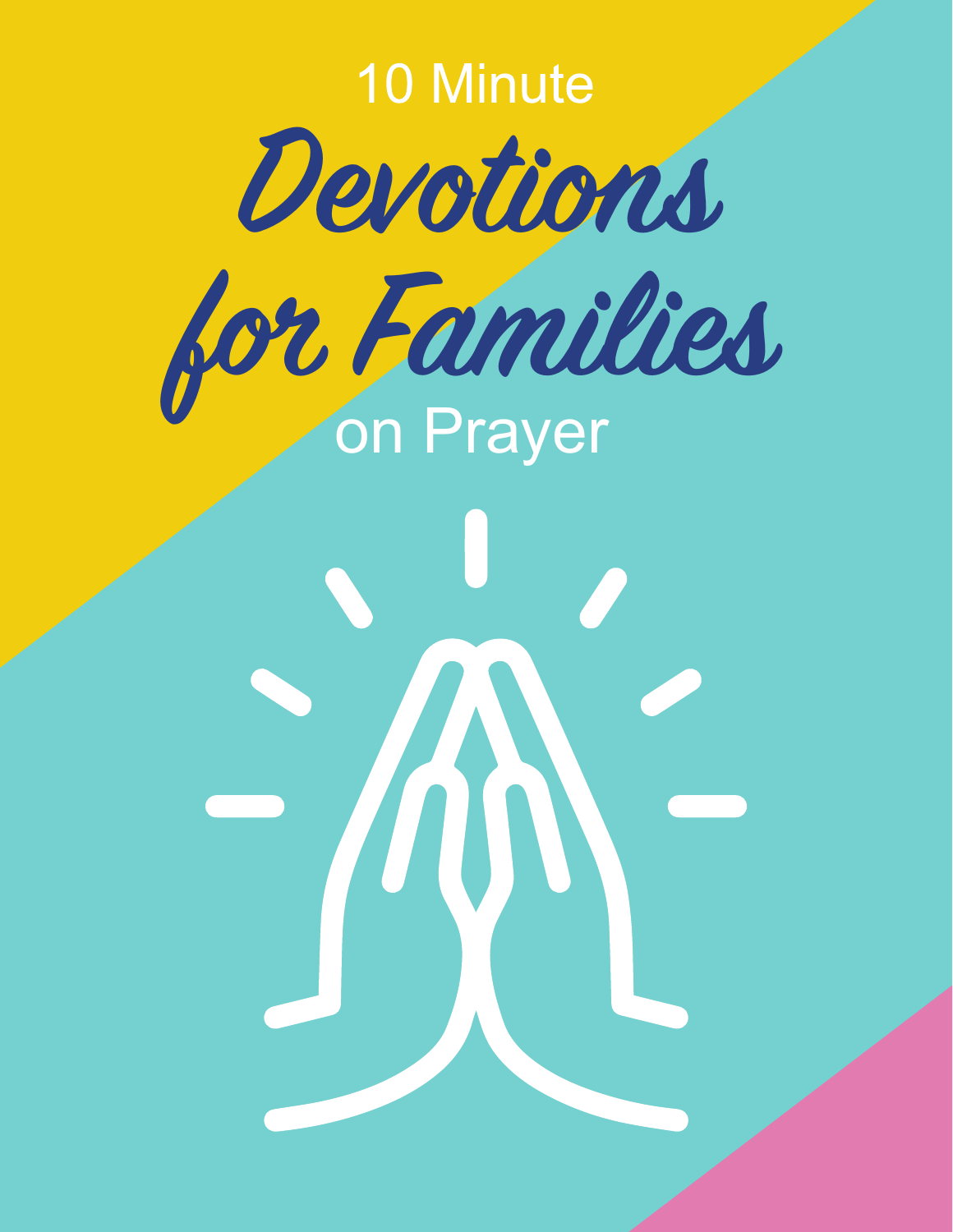# How to Use This

If you're like most busy families, finding time to sit down together can be difficult. The purpose of this devotional is to give you, as a parent, a tool to meaningfully and intentionally connect with your kids, as you all grow together spiritually. Each of these devotionals includes a brief description you can read to your kids as well as a Scripture reading and questions you can discuss as a family. You can complete each devotional in less than ten minutes, but we hope you won't feel rushed. Some easy ways to make this into a win is to simply do this devotional together before or after a meal or right before bed. Look for a time that you are already normally all together as a family and just add this brief devotional time to the routine you have in place. That will make it much more likely that this becomes a habit you keep!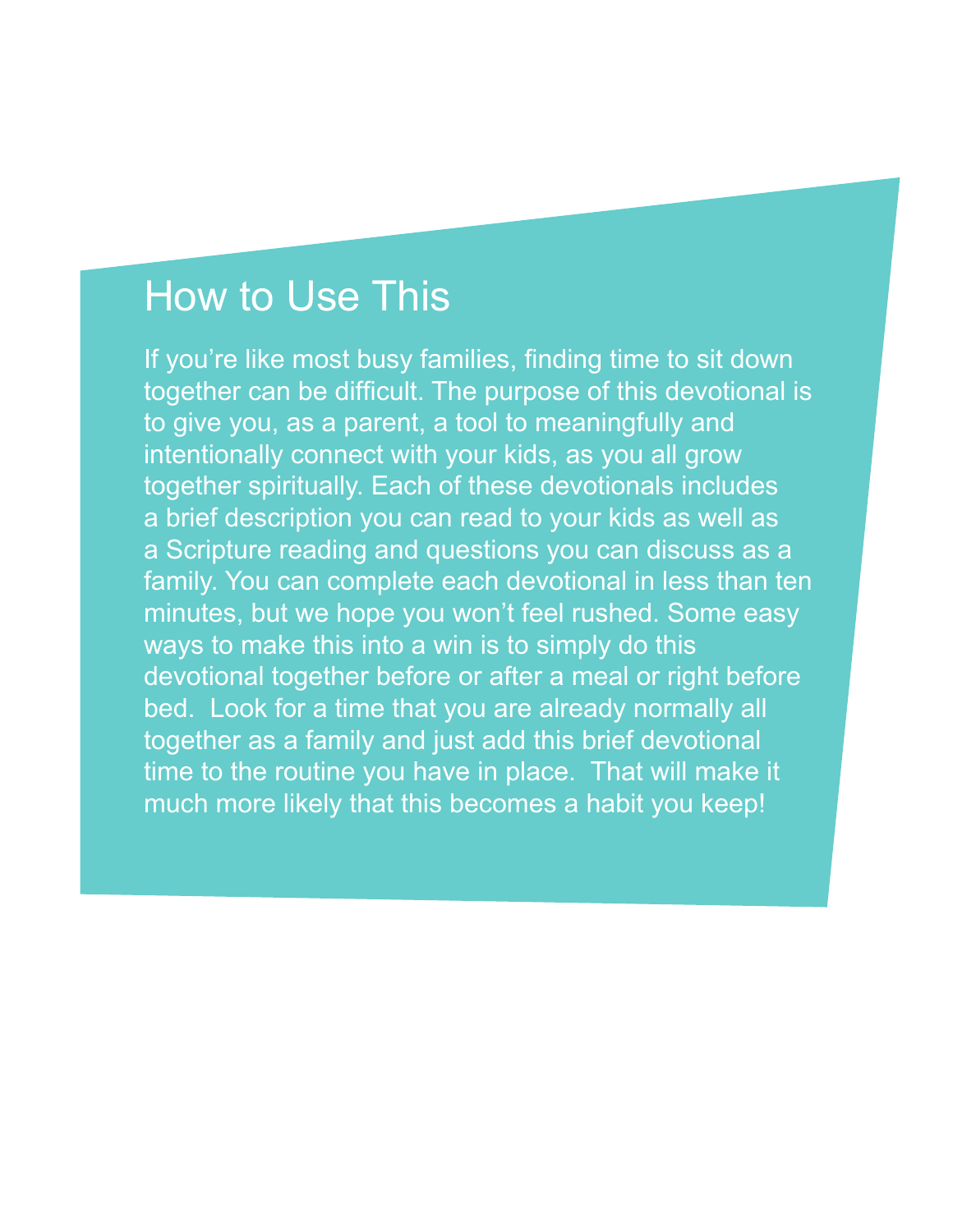01. A Prayer of Thanks

## Intrroduction

When someone does something nice for us, we say thank you. When we receive a gift at Christmas or on our birthdays, the polite thing to do is send a thank you note. How can we possibly begin to thank God for all the things He does for us? When we pray, we need to always begin with thanks, letting God know how grateful we are for His blessings.

#### Question Time

Has someone thanked you for something this week?

When was the last time you said thank you for something?

What is one thing you can thank God for right now?

At the end of his life, David said a prayer of thanks in front of his people for all God had done for him. David's life had as many downs as ups, but he never forgot all of God's blessings.

## Scripture

1 Chronicles 29:10-20

Let's follow David's example. Let's thank God when we pray.

# Next Steps

Every time you say a prayer this week, thank God for something. You can thank Him for Jesus, for our church, for our home, for family, for friends, for any number of things. The more we thank God, the more our faith will grow as we remember all His blessings.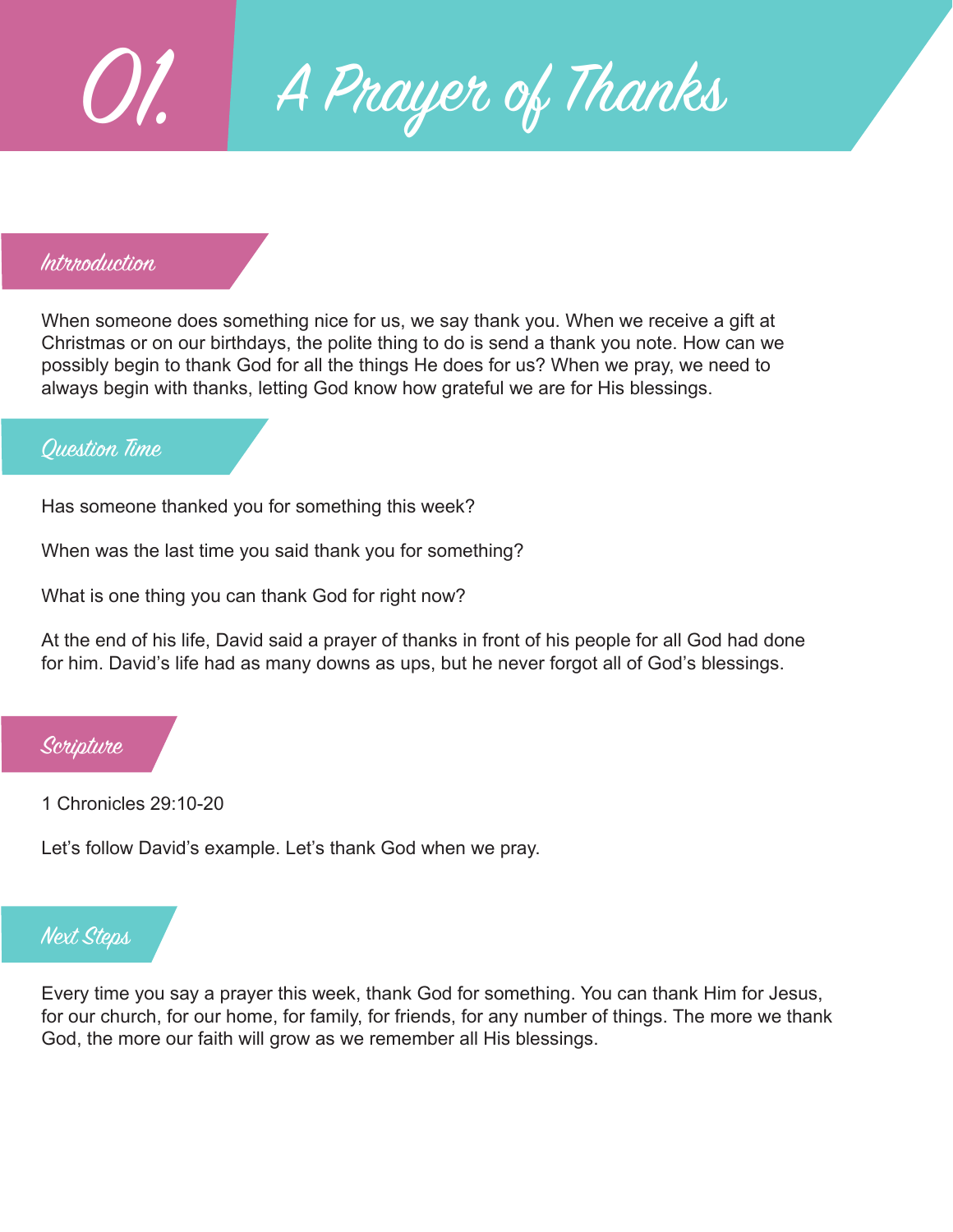02. Pray for Courage

#### Intrroduction

It is easy to talk about Jesus at church. It's easy for us to talk about faith with people we feel safe with and who share our belief. But how easy is it to talk about Jesus at school, or on the playground, or on the playing field? Jesus gave us the command to go and tell the world about Him. If we pray for courage, God will give it to us. He will make us bold so we can tell others about Jesus.

#### Question Time

Do you ever talk about your faith at school?

Have you ever told someone who doesn't go to church about Jesus? What was that like?

Is there something that keeps you from inviting a friend like that to church?

When the disciples began preaching about Jesus, they knew that talking about Jesus could get them into trouble. Even after being thrown in jail, they prayed for the courage to keep sharing the good news of Jesus.

#### Scripture

#### Acts 4:23-31

God is bigger than any foe. He can help us overcome any obstacle. His love is endless, and He wants to reach everyone. Through prayer, God can give us the boldness we need to share our faith.

## Next Steps

Is there someone you know who doesn't go to church? Start praying for them. Ask God for the opportunity to tell them about your faith, and ask Him for the courage to speak up. Ask God to prepare their hearts so they will receive the message of Jesus with gladness!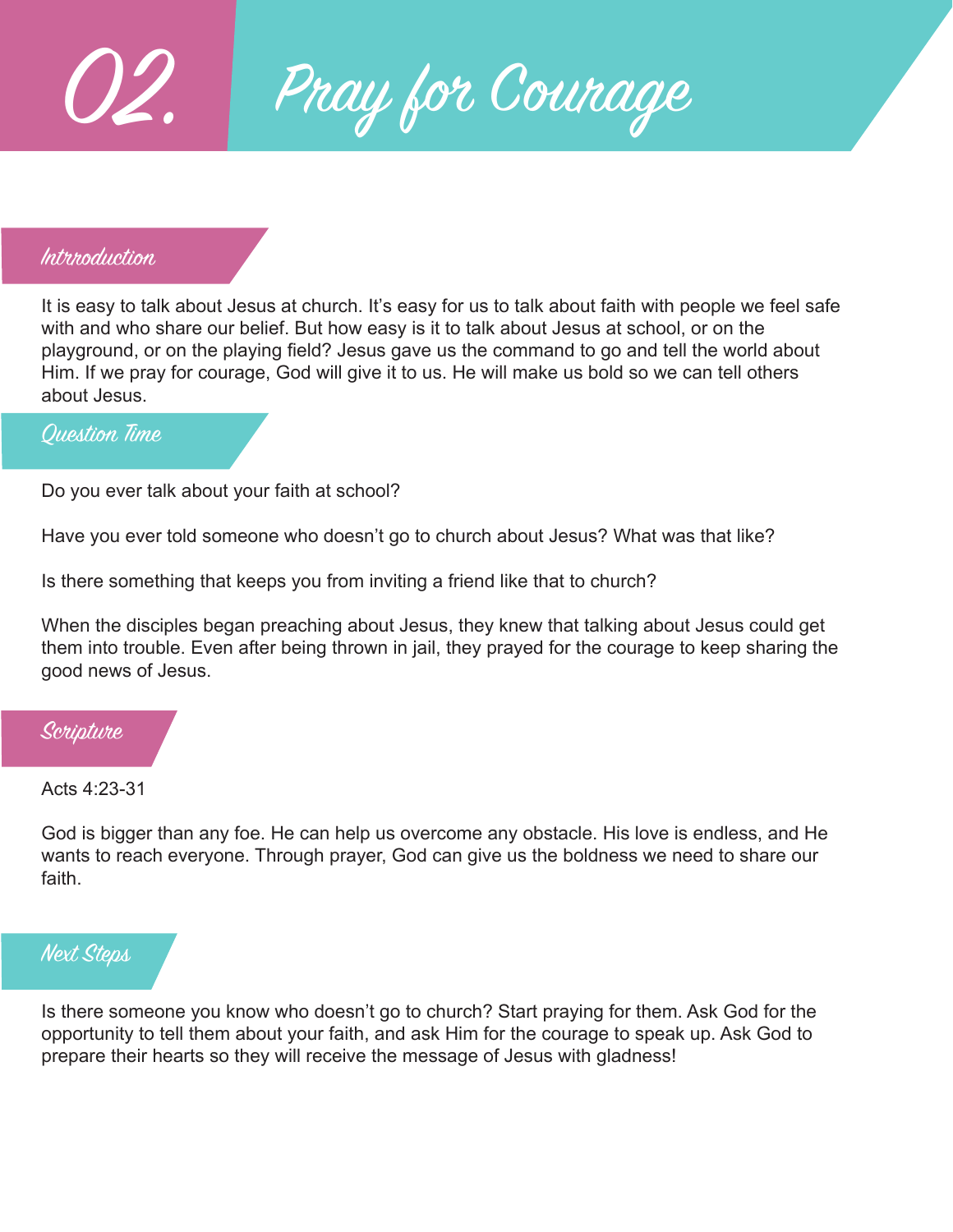Pray with Certainty

#### Intrroduction

Spoiler alert: God knows what you need before you ever pray for it. He knows what you want before you pray for that too. God still wants us to pray for these things. He wants us to be honest and direct with Him. There's no hiding the truth from God, so don't hold anything back.

## Question Time

Kids: When you want something from someone, do you always ask for it directly, or do you prefer to hint around?

Parents: Do YOU always ask directly for things that you want?

It's okay to be honest. Who has something on their minds that they really want right now?

Hannah had a very big ask. She wanted a son more than anything, and she did not hold back telling God how she felt. God heard Hannah's prayer, and He blessed her.

#### Scripture

1 Samuel 1:1-20

God wants us to pray with the honesty of Hannah. He wants us to pour out our hearts holding nothing back. If there's something on your mind, take it to God. Tell Him everything, and don't hold back. Pray honestly and openly, expecting God to answer.

## Next Steps

If there's something you want or need, tell God when you pray. Give it to Him straight, and don't hold back. If you want everyone else to pray for that, then speak up and let's pray about it. Let's be honest with God and share what's on our hearts.